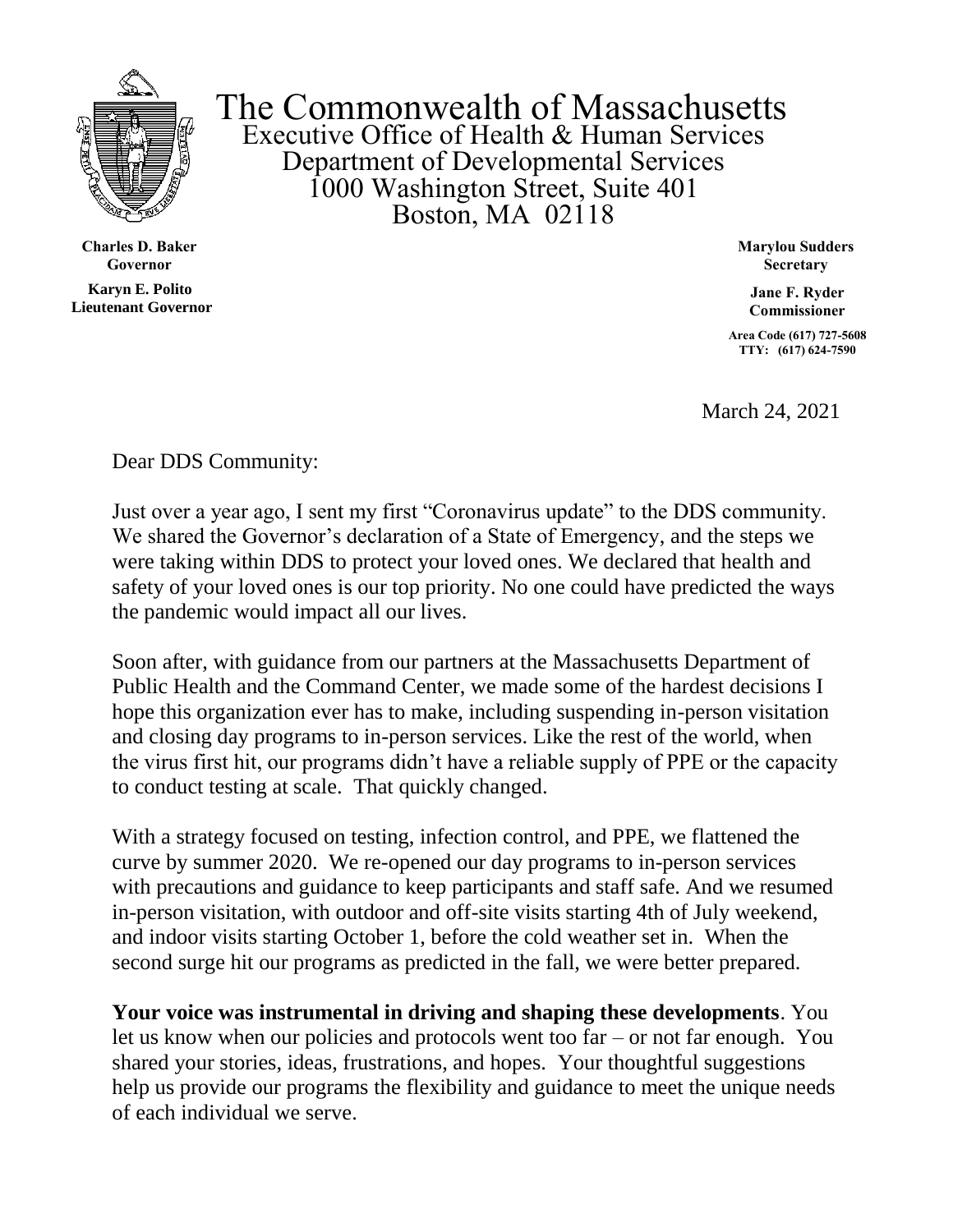

Thank you to all who are active in your local Citizen's Advisory Board, our Statewide Advisory Council, and advocacy organizations like The Arc of Massachusetts and Massachusetts Advocates Standing Strong.

DDS remains committed to hearing your voice, and keeping you informed and engaged as we go. On the pages that follow, please find important updates including Phase 4 reopening and vaccinations.

As always, please stay in contact with your Service Coordinator and Area Office and follow the Department on our website [\(mass.gov/dds\)](https://www.mass.gov/orgs/department-of-developmental-services) and social media.

Take good care,

Jane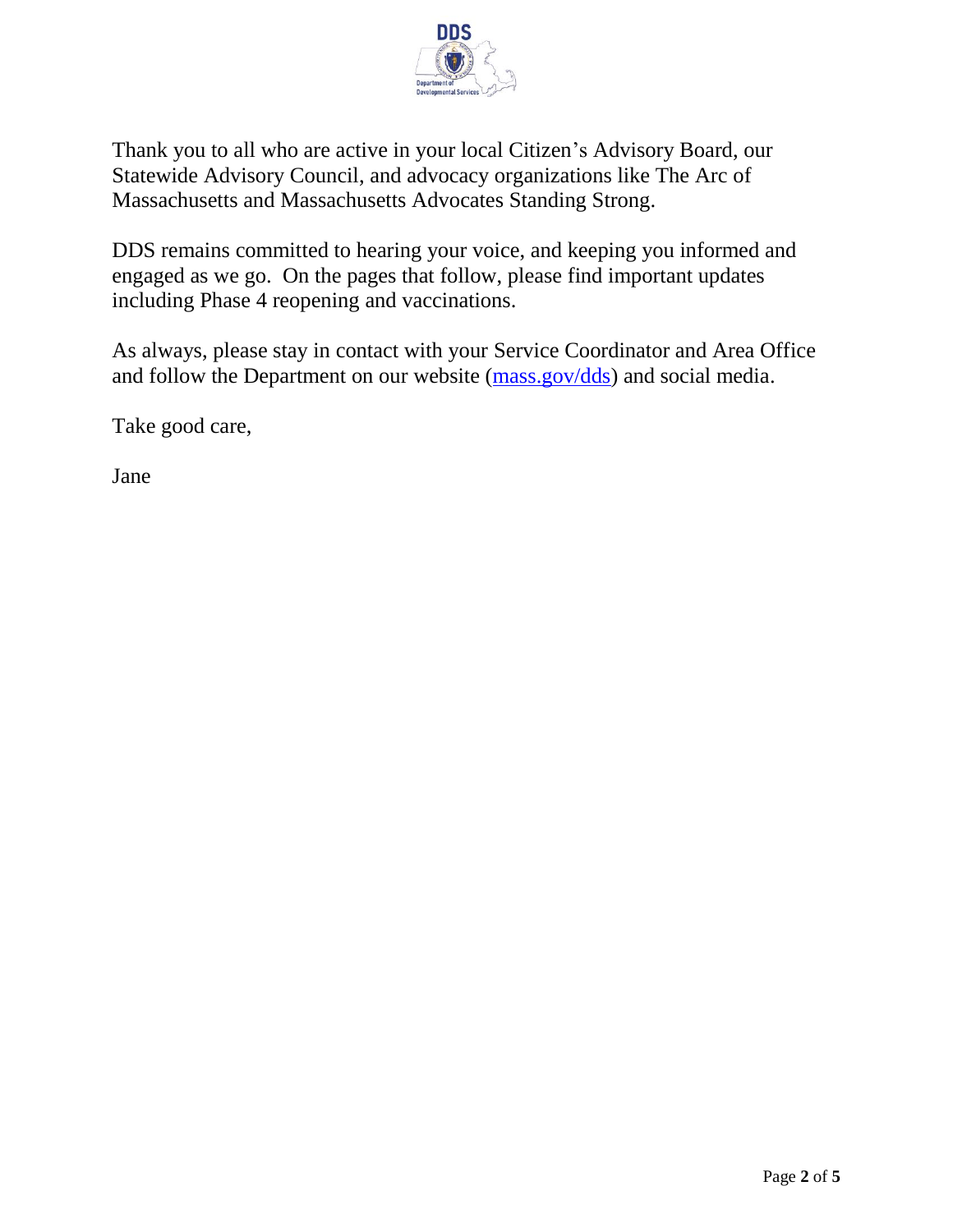

# **Phase 4 Reopening**

On March 22, the Commonwealth entered Phase 4 of the reopening process. To bring our programs and policies up-to-date with the latest guidance from DPH and the CDC, updated COVID-19 guidance has been issued for DDS programs around visitation, residential congregate care programs, day programs, and transportation. For example, fully vaccinated individuals (who have received two doses of either the Moderna or Pfizer COVID-19 vaccines OR who have received a single dose of the Johnson & Johnson vaccine, 14 days or more ago) are now exempt from quarantine. Please know that important COVID-19 protocols on surveillance testing, PPE, and infection control will remain in place for our programs as we transition to this new normal.

## **Vaccination Update**

With the start of the new year came an all-out effort to vaccinate our congregate care residents and staff. I'm proud to report that every resident living and staff working in DDS residential congregate care programs has had access to the COVID-19 vaccine. Nearly all the individuals we serve and many staff in congregate residential settings are now fully vaccinated.

Recently, Governor Baker made important announcements about the timeline, process, and eligibility for COVID-19 vaccinations that may impact individuals and families served by DDS.

- March 22: all individuals **age 60+** and **[certain workers](https://www.mass.gov/info-details/covid-19-vaccinations-for-certain-workers)** are now eligible.
- April 5: all individuals **age 55+** and individuals with **1 certain medical condition** are eligible.
	- o [Certain medical conditions](https://www.mass.gov/info-details/covid-19-vaccinations-for-individuals-with-certain-medical-conditions#eligibility-) include down syndrome, asthma (severe to moderate), chronic kidney disease, obesity, heart conditions, COPD (chronic obstructive pulmonary disease), cancer, immunocompromised state, pregnancy, sickle cell disease, and smoking.
- April 19: all individuals **age 16+** in the Commonwealth are eligible.

There are new ways to access COVID-19 vaccination appointments:

- **Preregister online** for an appointment at a Mass Vaccination site **now**: [vaccinesignup.mass.gov](https://vaccinesignup.mass.gov/#/)
	- o Tip: Answer yes to the first question to preregister on behalf of someone else.
	- o All seven Mass Vaccination sites are accessible, with wheelchairs provided on site, staff designated to assist with mobility issues, accessible entrances, and accessible drop-off and pick-up. Learn more about each site [here.](https://www.mass.gov/doc/mass-vaccination-site-accessibility-information/download)
- **Call 2-1-1** or (877) 211-6277 to schedule an appointment over the phone.
- Use the **[VaxFinder](https://vaxfinder.mass.gov/)** mass, gov website to search for appointments at pharmacies, health care providers, and other community locations.

**If you need help planning a COVID-19 vaccination for an individual served by DDS, please contact your DDS Service Coordinator.**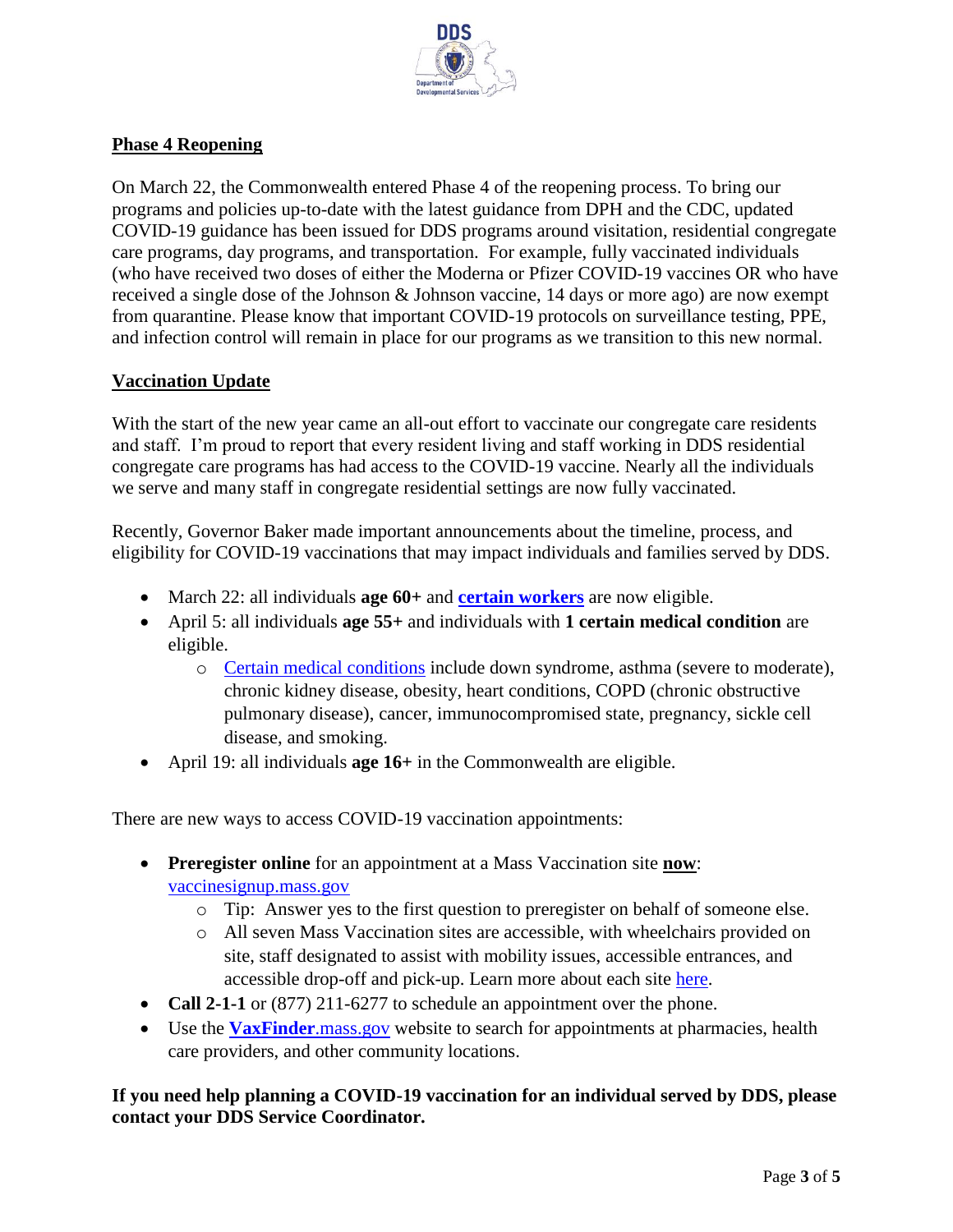

### **Massachusetts Homebound Vaccination Program**

**In-home vaccinations are now available to individuals who are not able to leave their home to get to a vaccination site, even with assistance. These homebound individuals either:**

- Require ambulance or two-person assistance to leave the home, or
- Are not able to leave the home for medical appointments under normal circumstances, or
- Have considerable difficulty and/or require significant support to leave the home for medical appointments (including behavioral challenges)

Call the State Homebound Vaccination Central Intake Line (1-833-983-0485) to be screened for appropriateness for an in-home vaccination.

### **Travel Advisory**

On March 22, the Governor updated the [COVID-19 travel advisory](https://www.mass.gov/info-details/covid-19-travel-advisory) in Massachusetts. Visitors entering Massachusetts, including returning residents, are advised to quarantine for 10 days upon their arrival. However, **travelers who are fully vaccinated and who do not have symptoms are exempt from this quarantine advisory**. Please keep this advisory in mind as you make summer vacation and travel plans.